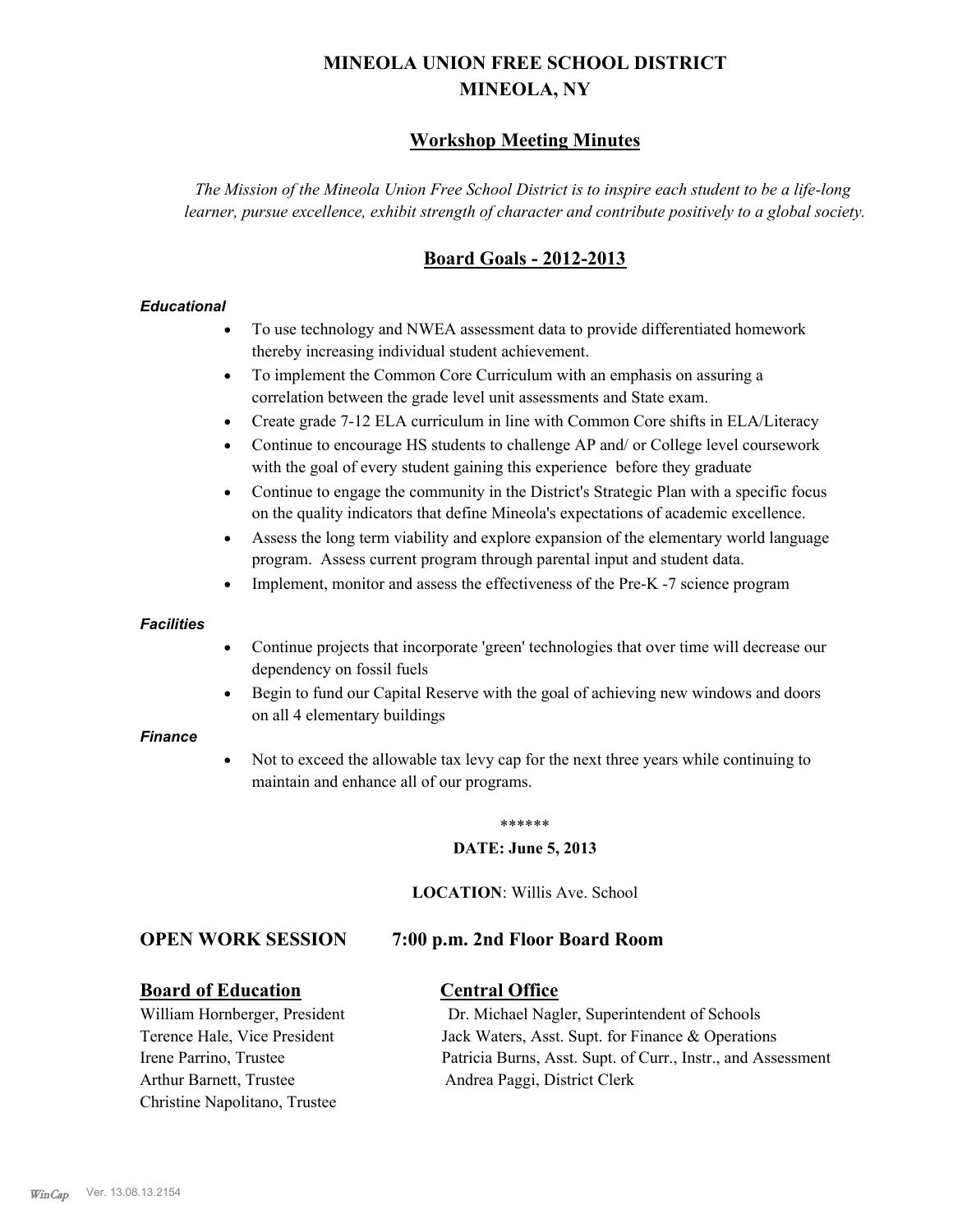#### **E. Dais & Visitor Introductions**

Absent- Mr. Jack Waters

#### **F. High School Student Organization Report**

There was no Student Organization report this evening.

A motion was made by Terence Hale to change the order of the meeting agenda to the following: Tenure presentations, Consensus agenda and then New Business. The motion was second by Christine Napolitano and the Board was polled. All were in agreement and the motion passed.

The Superintendent stated that there are five staff members this evening recommended for tenure and he will be calling up their supervisors to make the presentation.

The Superintendent introduced Mr. Gavin, Middle School Principal. Mr. Gavin introduced Gina Amzler, 5th grade Special Education Co-Teacher. Mr. Gavin stated that Ms. Amzler's skills exceed her reputation; she is very nurturing and has high expectations for her students. Ms. Amzler has made many one on one connections. He recommends her tenure this evening. The Superintendent added that he became aware that Ms. Amzler has dual certification for regular and special education. He has found that Ms. Amzler does both jobs well and recommends her tenure. Next Mr. Gavin introduced Lindsay Spanhake, Math teacher at the Middle School. Mr. Gavin stated that Ms. Spanhake is a very dynamic teacher who also moderates many clubs. He stated that she has relentless determination and re-vamped the 7th grade Math curriculum. Mr. Gavin stated that she has a very bright future and highly recommends her for tenure. The Superintendent stated that sometimes you just know when someone will be a great teacher and he feels that Ms. Spanhake is one of those individuals. He stated that she is wise beyond her years and he also recommends her for tenure.

Next, the Superintendent introduced Catherine Maiman, Director of Pupil Personnel Services. Ms. Maiman introduced Bridget McCormick, District Psychologist. Ms. Maiman stated that Ms. McCormick demonstrates good interpersonal skills and leadership. She added that she works very hard in her position and Ms. Maiman recommends her without hesitation. The Superintendent added that Ms. McCormick was there to help break in both Ms. Maiman and Mr. Gavin and he thanked Ms. McCormick for all she does. He added that many nights, Ms. McCormick's car is one of the last to leave. Mr. Gavin also added that he was very impressed with Ms. McCormick's intelligence. He added that she has a very difficult job and must often give parents difficult news. She provides them with a shoulder to cry on and is very precise in all that she does. Mr. Gavin also recommends her tenure.

The Superintendent introduced Mr. Escobar, High School Principal and Mr. Desire, Math IL. Mr. Escobar introduced Lisa Marino, High School Math teacher. Mr. Escobar stated that Ms. Marino came to the High School at a time of big transition (movement of 8th grade into the building) and she came with no preconceived notions. The whole 8th grade math curriculum changed and Ms. Marino had no problems with the transition. He added that she is a wonderful teacher who is very supportive of her students. Mr. Desire added that he feels that Ms. Marino will be part of the backbone of the Mathematics department. He stated that she never says a child can't do something. The Superintendent added Ms. Marino is one teacher that is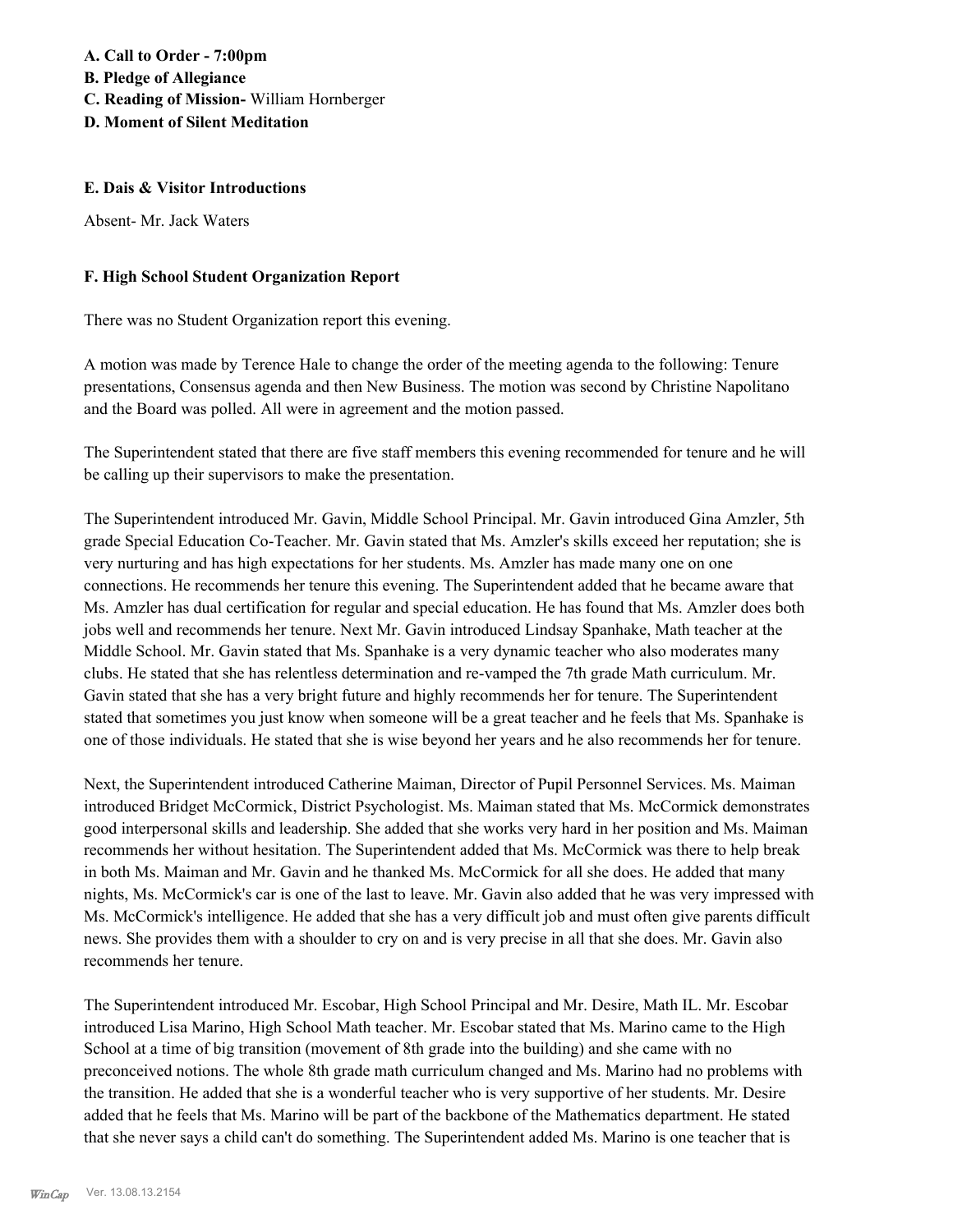changing how math is done and is happy she is part of the team.

Finally, the Superintendent introduced Patricia Burns, Assistant Superintendent for Curriculum and Instruction. Dr. Nagler stated that within the first 2 weeks on the job, it was apparent that Ms. Burns belonged here. Ms. Burns has taken over the Common Core Curriculum and has done a very good job. He added that other Districts are jealous of the work Ms. Burns has done. The Superintendent stated that they think alike and she has been part of all of the successes in the District. He stated that he is very thankful for Ms. Burns. Dr. Nagler recommends the tenure of Ms. Burns.

The Board voted Resolution #64 the consensus agenda in order to approve the tenure of these individuals (see item J Consensus Agenda).

# **G. BOE Reports**

### **a. Comments from Board Trustees**

Mr. Hornberger asked if the Board had any comments and Mr. Hale said he wished to make a statement but would do so from the podium. Mr. Hale began by saying that his greatest asset in life is his child. Mr. Hale stated that during the month of April the Board was dealing with some issues amongst themselves and he stated that he had dealt with the issue with some inappropriate humor. He apologized to the Board for the manner in which he had responded and felt that the matter was resolved. However, following the election, Ms. Parrino served the Board with legal papers to remove Mr. Hale as Trustee. As a result the Board must obtain legal counsel to answer the suit. Mr. Hale stated that in order to avoid any cost being put on the taxpayers, he has chosen to resign. Mr. Hale stated that his resignation will be official July 2, 2013. Following this statement Mr. Hale went through his history of volunteering with the District. He stated that his wife, his daughter and the people of the Mineola School District are the most important things in his life. He emphasized that it is his love for the District that is driving his decision. Mr. Hale stated to Ms. Parrino that his years of volunteeering show his dedication and his role as an advocate for the children. He refuses to let the District pay for his mistake. Mr. Hale ended by apologizing to the school district.

At 8:10pm, a motion was made by Mr. Hornberger to take a five minute recess and this motion was second by Mr. Barnett. The Board was polled and all were in favor of taking a recess, motion passed. At 8:15pm, the meeting resumed.

# **b. Comments from Board President**

There were no comments by Mr. Hornberger at this time.

# **c. Comments from Superintendent**

The Superintendent stated that there will be a Summer Reading Assignment for all students from K- 12 and all students will be sent home with a book and an assignment. The Superintendent needs feedback from the Board on the possibility of having summer E-Spark for the Middle School. He added that the iPads can be ready for August 1st and parents could pick them up. This gives the students an extra month with the device. He stated that E-Spark is very eager to partner with us on this issue. The Superintendent stated that he recommends trying this out and seeing the results. The Board gave their approval to the Superintendent. The Superintendent stated that the past two weeks have been a whirlwind of activity around the District and the kids are fantastic. He stated that he enjoyed all of the activities. The Superintendent stated that the 7th grade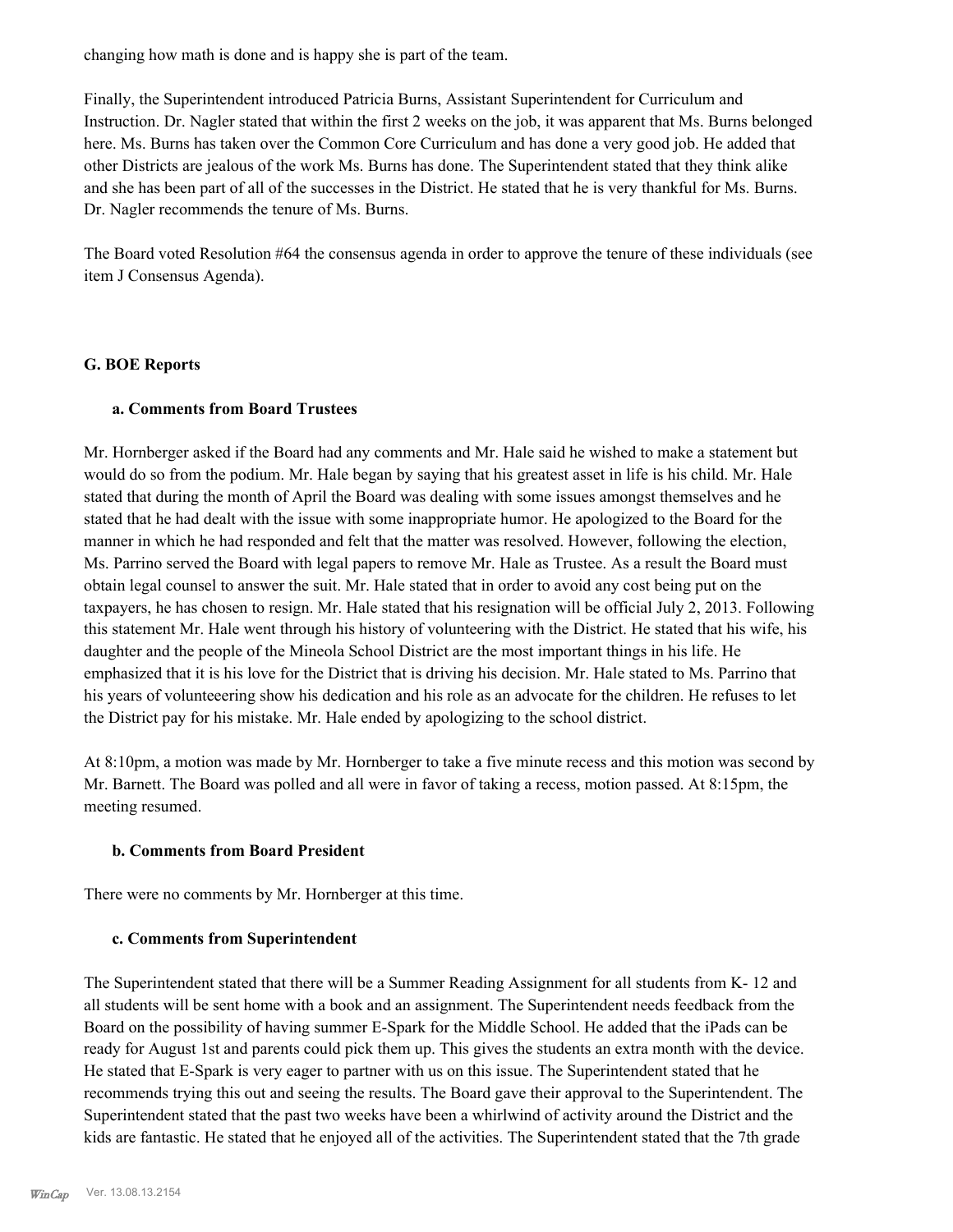Moving -up Ceremony is 6/21 and the High School Graduation is 6/22. Today was the Senior Award Breakfast and students received \$72,000 in community money. The Prom is tomorrow night.

### **H. Old Business**

Mr. Hornberger asked for an update on the Meadow Drive construction. The Superintendent stated that he will be touring next Wednesday and added that everything should be ready to go for September. Mr. Hale asked for a security update and the Superintendent stated that all buildings are being wired and things are moving along nicely. The Superintendent then gave an update on the Jackson Avenue Kitchen project. He stated that the project is slow to be approved because the State has a very big backlog of projects being reviewed. Dr. Nagler stated that he has sent a letter but added that if the project is not approved soon, we will miss the window to do the construction this year. He stated that we would then need a "plan B". There was no other old business.

### **I. New Business**

**RESOLUTION# 63 -** WHEREAS, the Board of Education of the Mineola Union Free School District desires to enter into a lease-purchase agreement for instructional equipment with Apple Inc. for the acquisition of some 600 iPads, in accordance with section 1725-a of the Education Law; THEREFORE, BE IT RESOLVED THAT the Board of Education of the Mineola Union Free School District hereby authorizes and approves the Master Lease Purchase Agreement with Apple Inc. and all Exhibits, Schedules and Addenda thereto ("Agreement"), pursuant to section 1725-a of the Education Law; and BE IT FURTHER RESOLVED THAT, upon receipt of the Commissioner of Education's written approval of the said lease-purchase agreement, the Board of Education authorizes the Superintendent of Schools to execute the Agreement on behalf of the Board and to execute such additional documents required to be delivered in connection with said Agreement.

**Motion:** Christine Napolitano **Second:** Arthur Barnett

Discussion: The Superintendent stated that there will be iPads for grades 3,4, and 5 and with this purchase a total of 1000 students will have iPads. This purchase will be made with a combination of funds from the Management Efficiency Grant (approximately \$150,000 of the \$213,000) and some from the budget. The Superintendent added that no other district has this many iPads. Mr. Hornberger asked if the 3rd and 4th grade teachers, as well as the 8th grade teachers, will receive the necessary training. The Superintendent stated that the teachers will be issued iPads on June 20th and will begin training. They will also be brought back early for additional training. He added that we will be utilizing our staff to do the training. There was no further discussion.

Yes: Christine Napolitano **No:** None Arthur Barnett Irene Parrino Terence Hale William Hornberger

**Passed:** Yes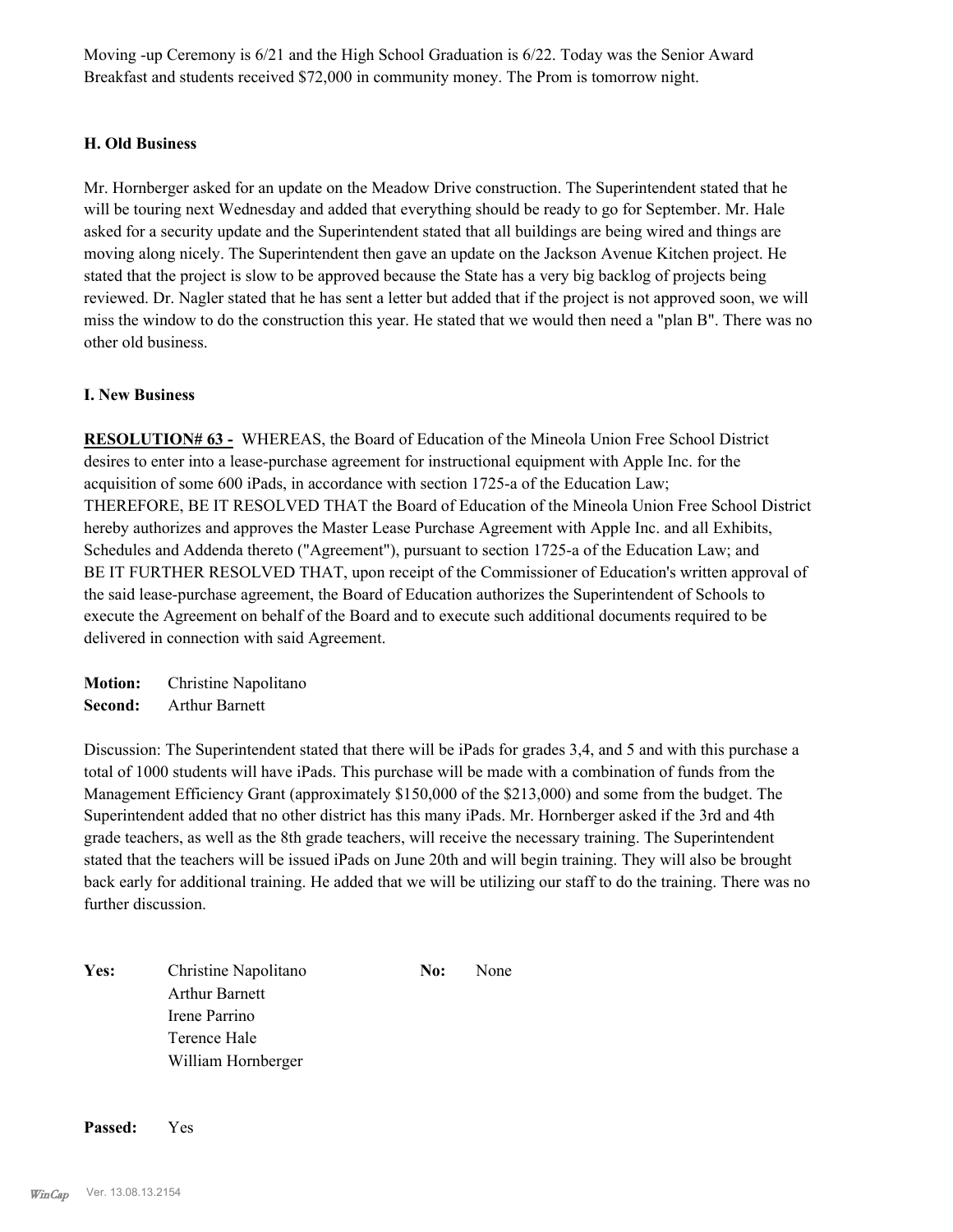# **J. Consensus Agenda**

**RESOLUTION #64 -BE IT RESOLVED** that the Board of Education approves the consensus agenda items J.1.a. through J 5.a., as presented.

**Motion:** Terence Hale **Second:** Christine Napolitano

Discussion: Mr. Hale stated that he votes yes on all tenure. Mr. Barnett welcomed all of the individuals who obtained tenure this evening. Mr. Hornberger thanked each of the individuals and stated that they are assets to the District and thanked them for their hard work. No other discussion.

Yes: Christine Napolitano **No:** None Arthur Barnett Irene Parrino Terence Hale William Hornberger

**Passed:** Yes

# 1. **Instruction**

- a. Resignation(s)
- That the Board of Education accepts the resignation of Stacey Biondi-Andrzejewski, Reading Teacher, effective June 30, 2013. 1.
- That the Board of Education accepts the resignation of Courtney E. Zaleski, 7th Grade Generalist Teacher, at Mineola Middle School, effective June 30, 2013. 2.
- b. Leave(s) of Absence/Child Rearing
- That the Board of Education grants a request to Kim Morrissey, for an unpaid Leave of Absence, for child-rearing purposes, effective September 1, 2013 to June 30, 2014. 1.
- c. Appointments Instruction
- The Board of Education approves the appointment of Cheryl Lippert, to the position of Leave Replacement Teacher for Jessica Hirsh, effective September 1, 2013 to June 30 2014. Salary: MA, Step 8, \$89,072. 1.
- The Board of Education approves the recommendation of the Superintendent to appointment Stacey Biondi-Andrzejewski, to the position of Probationary English Teacher, at Mineola High School, effective September 1, 2013. Probationary Period: September 1, 2013 to August 31, 2015. Salary: MA, Step 7, \$85,523. 2.
- The Board of Education approves the recommendation of the Superintendent to appointment Courtney Zaleski Serio, to the position of Probationary Reading Teacher, at Mineola Middle School, effective September 1, 2013. Probationary Period: September 1, 2013 to August 31, 2015. Salary: MA+20, Step 5, \$82,551. 3.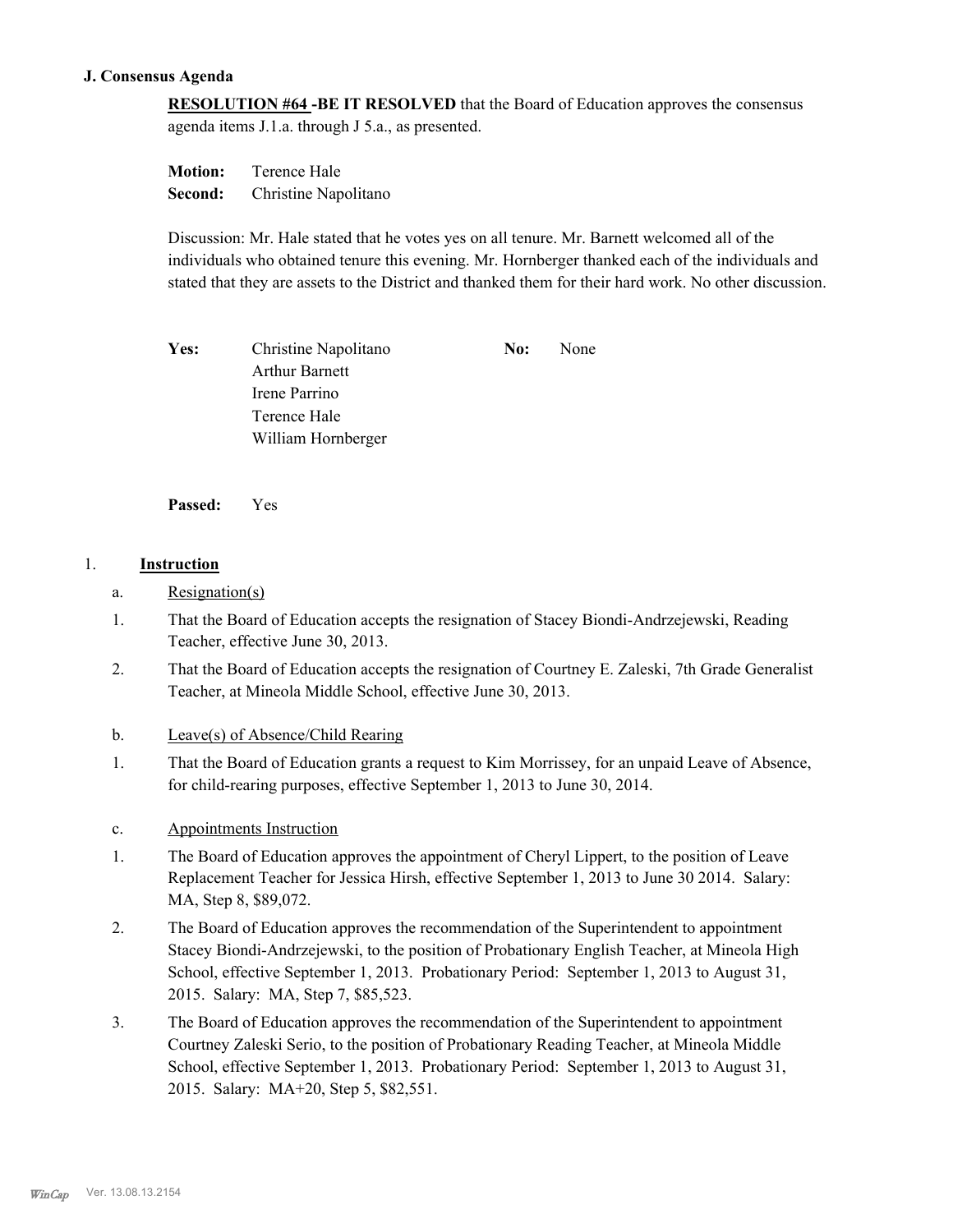Appointment(S) Sub Teacher per diem d.

> The Board of Education accepts the following individual(s) as Per Diem Substitute Teacher(s) for the current school year, at a daily rate of \$100.00 per day; and retirees at a daily rate of \$125.00 per day.:

| <b>EMPLOYEE NAME</b> | <b>EMPLOYEE CERTIFICATION</b> |
|----------------------|-------------------------------|
|                      |                               |

- 1. Adrienne Koslow Childhood Ed(1-6), SWD(1-6)
- 2. Frank Thomas Physical Education
- 3. Robert Mendes SWD 7-12 Generalist, SWD 5-9 Generalist
- 

4. Kurt Hetzer Childhood Education (Grades 1-6)

Appointment(S) Tenure e.

> That the Board of Education approve the recommendation of the Superintendent of Schools to appoint the following Teachers and/ or Administrators to tenure:

|    | <b>EMPLOYEE</b>          | <b>TENURE AREA</b>           | <b>EFFECTIVE</b> | <b>SCHOOL</b>  |
|----|--------------------------|------------------------------|------------------|----------------|
|    | <b>NAME</b>              |                              | <b>DATE</b>      |                |
| 1. | Gina Amzler              | Special Education            | Sept. 1, 2013    | Middle School  |
| 2. | Lisa Marino              | Mathematics                  | Sept. 1, 2013    | High School    |
| 3. | Lindsay Spanhake         | Mathematics                  | Sept. 1, 2013    | Middle School  |
| 4. | <b>Bridget McCormick</b> | Psychologist                 | Sept. 1, 2013    | Central Office |
| 5. | Patricia Burns           | Asst. Sup't of<br>Curriculum | July 1, 2013     | Central Office |

# f. **Juul Agreement**

BE IT RESOLVED THAT upon the recommendation of the Superintendent of Schools and upon the request of John Gollisz, the Board of Education of the Mineola Union Free School District hereby appoints John Gollisz to a one year probationary term from August 24, 2013 to August 23, 2014, unless discontinued earlier by action of the Board of Education.

# 2. **Instruction: Committee on Special Education**

a. That the Board of Education approves the CSE/CPSE/SCSE recommendations for programs and services for students with IEPs for the time period from 3/1/13- 3/31/13. Please be advised that all of the parents have received the student's IEP and a copy of their DUE process rights.

# 3. **Instruction: Contracted**

a. That the Board of Education approves the Educational Agreement (AGP) between Long Island University and the Mineola UFSD for the 2013- 2014 school year.

b. That the Board of Education approves the license agreement between the Mineola UFSD and the SCOPE Education Services for the After School Child Care Program Services for the 2013- 2014 school year.

c. That the Board of Education approves the Consultant Services Contract/Rider between South Oaks Hospital and the Mineola UFSD for the 2013- 2014 school year.

# 4. **Civil Service**

# a. Appointments

That the Board of Education approve the appointment of Azad Zulfekar, to the position of Custodial Sub effective June 10, 2013. Salary will be \$12.25 per hour. 1.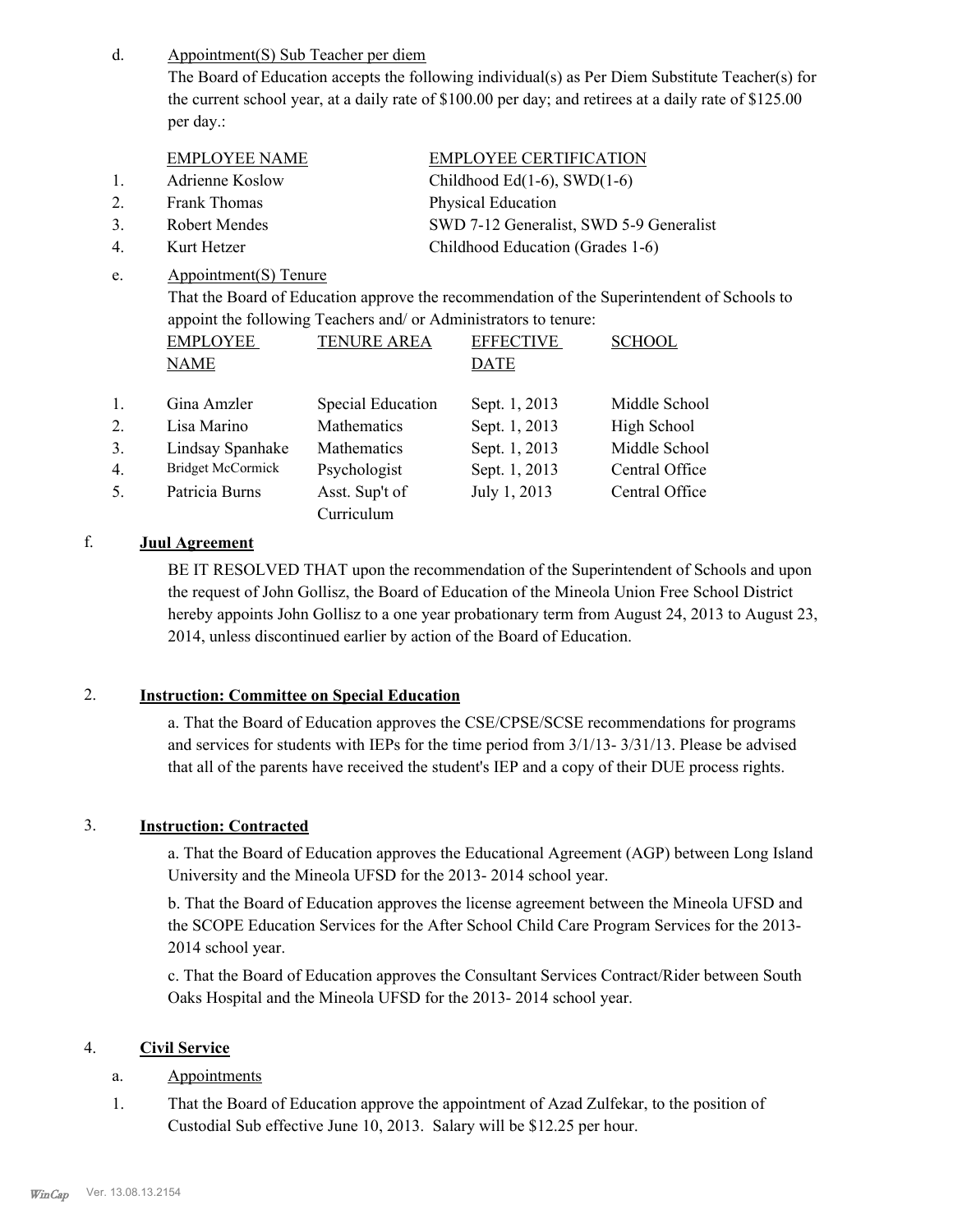- That the Board of Education approve the appointment of Eric McGovern, to the position of Custodial Sub, effective June 10, 2013. Salary will be \$12.25 per hour. 2.
- That the Board of Education approve the appointment of Shahed Hawkins to the position of Custodial Sub effective June 10, 2013. Salary will be \$12.25 per hour. 3.
- That the Board of Education approves the following positions for the Summer Special Education Program effective July 1, 2013 through August 9, 2013. 4.
	- 1 Clerical (Part Time- 15 hours)
	- 1.8 Occupational Therapist
	- 11 Teachers-in-Training
	- 18 Teacher Aides
- That the Board of Education approves 23 Summer Cleaner, from July 8, 2013 through August 16, 2013, at \$8.00 per hour, 7 hours per day, Monday through Friday. 5.
- That the Board of Education approves 4 Summer Cleaners, from June 6, 2013 through August 16, 2013, at \$8.00 per hour, 7 hours per day, Monday through Friday. They are: James Cashin III, Sean Gonzales, Quinn Paggi, and Robert Ryan. 6.
- b. Resignation(s)
- That the Board of Education accept, with regret, the resignation of Daniel Makarick, Bus Driver, for the purpose of retirement, effective June 24, 2013. 1.
- That the Board of Education accept, with regret, the resignation of Rose Penny, part time Teacher Aide at Jackson Avenue School, for the purpose of retirement, effective June 28, 2013. 2.
- c. Leave(s) of Absence
	- That the Board of Education grants a request to Niloofar Lahijani, part time Teacher Aide at the Middle School, an Unpaid Medical Leave of Absence, effective May 30, 2013, through June 30, 2013, due to emergency surgery. 1.

# 5. **Business/Finance: Contract Approvals**

a. That the Board of Education approves Health Contracts between Mineola UFSD and the following districts, whereby Mineola UFSD provides health and welfare services for the 2012- 2013 school year:

Balwin UFSD, Bellmore-Merrick UFSD, Bethpage UFSD, Carle Place UFSD, Cold Spring Harbor Central School District, Commack UFSD, Connetquot Central School District, East Meadow UFSD, East Williston UFSD, East Rockaway UFSD, Elmont UFSD, Floral Park-Bellrose UFSD, Franklin Square UFSD, Garden City UFSD, Glen Cove City School District, Great Neck UFSD, Half Hallow UFSD, Hauppauge UFSD, Herricks UFSD, Hewlett-Woodmere UFSD, Hicksville UFSD, Huntington UFSD, Jericho UFSD, Lawrence UFSD, Levittown UFSD, Locust Valley Central School District, Long Beach City School District, Longwood Central School District, Manhasset UFSD, Massapequa UFSD, Merrick UFSD, New Hyde Park-Garden City Park UFSD, New York City Board of Education, North Shore UFSD, Northport-E. Northport UFSD, Oceanside UFSD, Plainview-Old Bethpage UFSD, Port Washington UFSD, Rockville Centre UFSD, Roslyn UFSD, Sewanhaka Central High School District, Smithtown Central School District, South Huntington UFSD, Syosset Central School District, Valley Stream Central High School District, Valley Stream UFSD, Wantagh UFSD, Westbury UFSD.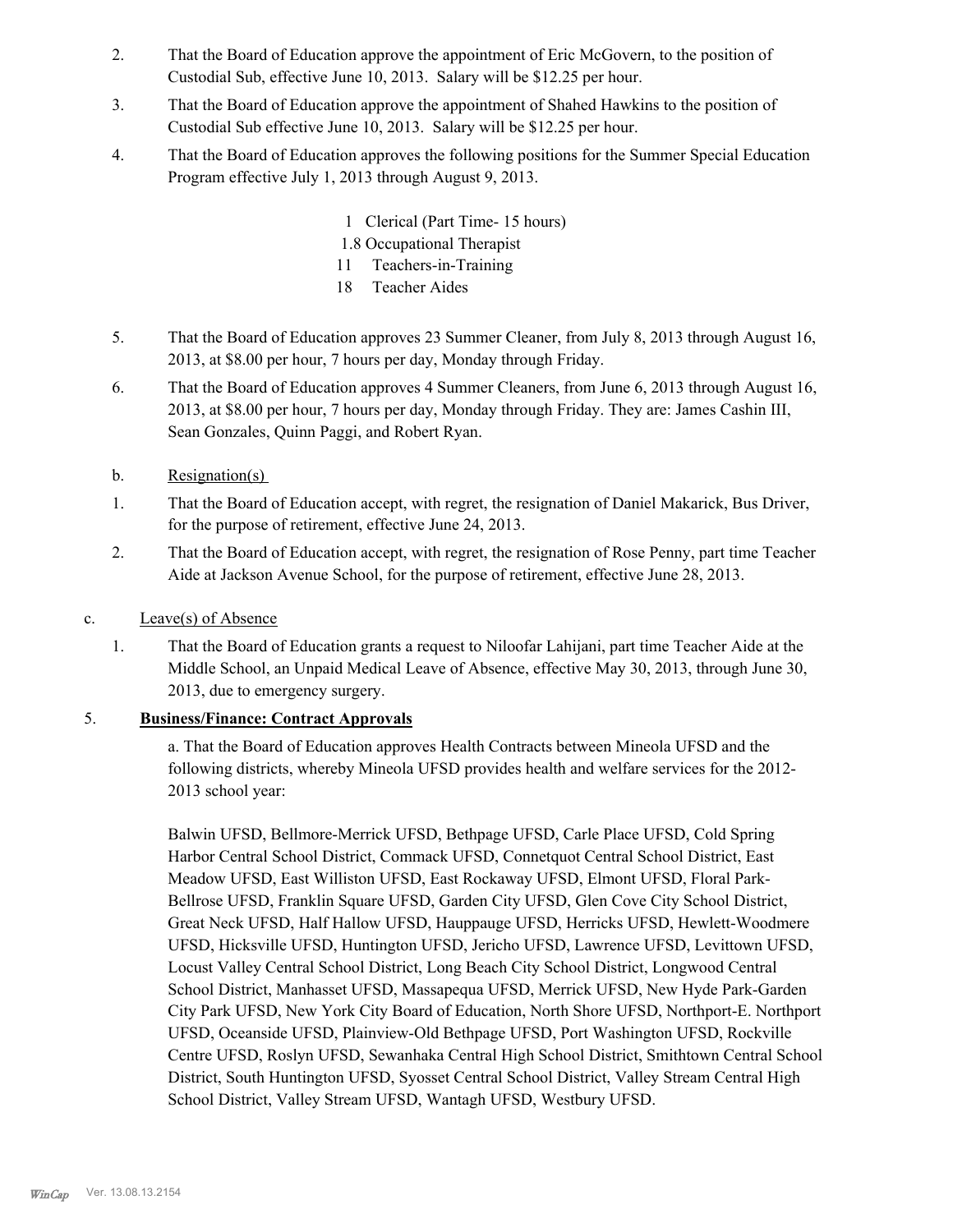## **K. Superintendent's Report**

Superintendent of Schools' Reports for 6/5/13 Presentations:

1. Tenure Presentations (moved to the beginning of the meeting)

### Superintendent Comments

The Superintendent had no additional comments this evening.

At 8:20pm, a motion was made by Christine Napolitano to allow for **public comment** and the motion was second by Arthur Barnett. The Board was polled and all were in favor. The motion passed and Mr. Hornberger opened the floor to public comments. There were seven members of the community who are parents of students in the District who commented this evening. All comments made were in favor of Mr. Hale and praised him for his dedication to the District. When the public commenting was complete, Mr. Hornberger thanked everyone for their comments and for attending tonight's meeting.

### **L. Executive Session Time: 8:35 p.m.**

At 8:35pm, a motion was made for the Board of Education to go into Executive Session to discuss the Superintendent's Evaluation.

| <b>Motion:</b> | <b>Arthur Barnett</b>                                                                                |     |      |
|----------------|------------------------------------------------------------------------------------------------------|-----|------|
| Second:        | Christine Napolitano                                                                                 |     |      |
| Yes:           | Christine Napolitano<br><b>Arthur Barnett</b><br>Irene Parrino<br>Terence Hale<br>William Hornberger | No: | None |
|                |                                                                                                      |     |      |

**Passed:** Yes